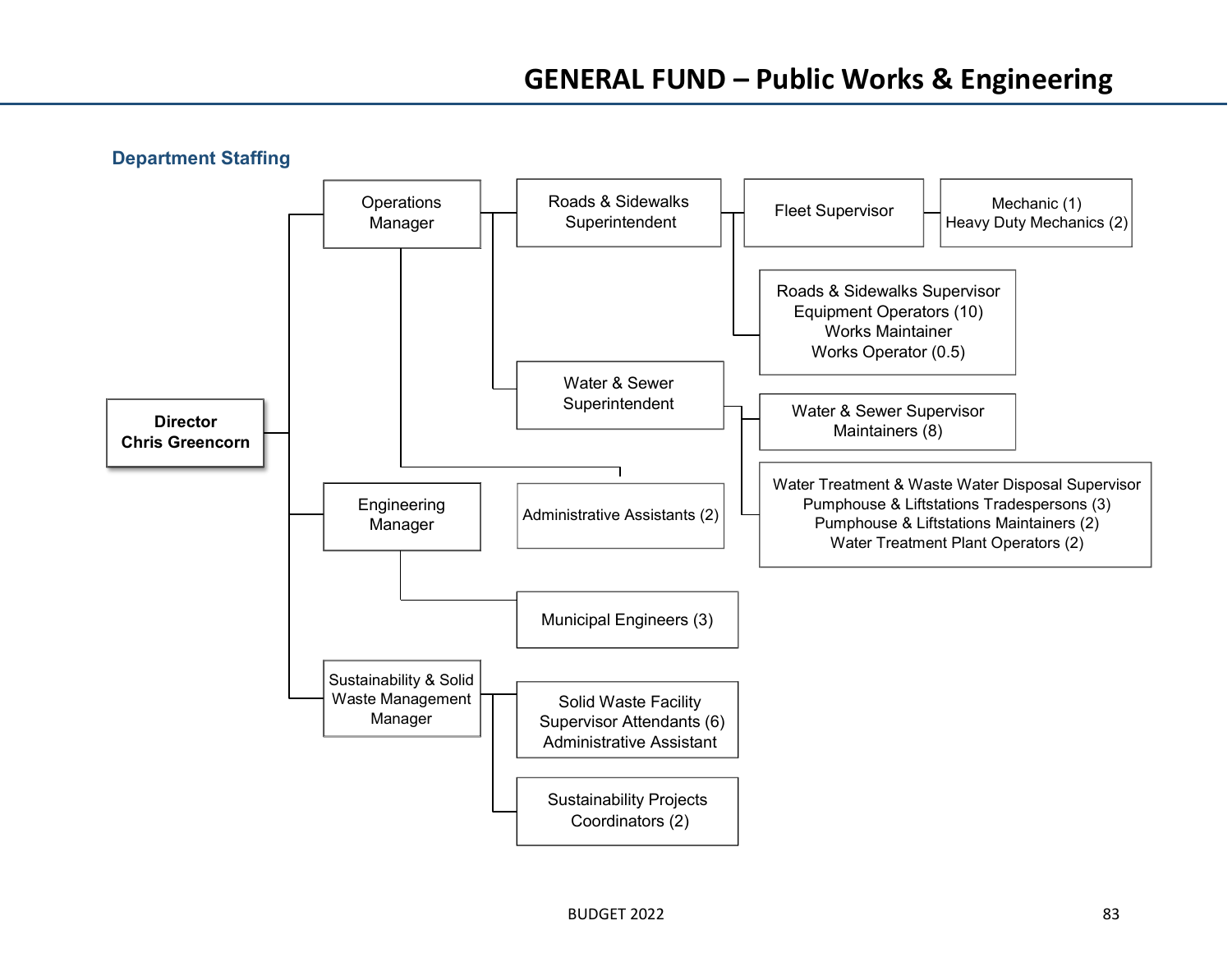### **Staffing Summary**

| <b>Staffing Summary</b> | 2020   | 2021          | 2021            | 2022          | 2023          | 2024          |               |
|-------------------------|--------|---------------|-----------------|---------------|---------------|---------------|---------------|
|                         | Actual | <b>Budget</b> | <b>Forecast</b> | <b>Budget</b> | <b>Budget</b> | <b>Budget</b> | <b>Note</b>   |
|                         |        |               |                 |               |               |               |               |
| Directorate             | 6.00   | 6.00          | 6.00            | 6.00          | 6.00          | 6.00          |               |
| City Garage             | 4.46   | 4.46          | 4.46            | 4.46          | 4.46          | 4.46          |               |
| Roads & Sidewalks       | 15.81  | 15.56         | 15.56           | 16.33         | 16.33         | 16.33         | $(1)$ & $(2)$ |
| Solid Waste Management  | 9.68   | 10.07         | 10.07           | 11.07         | 11.07         | 11.07         | $(1)$ & $(3)$ |
| Water and Sewer         | 21.95  | 21.95         | 21.95           | 22.95         | 22.95         | 22.95         | (4)           |
|                         | 57.90  | 58.04         | 58.04           | 60.81         | 60.81         | 60.81         |               |
|                         |        |               |                 |               |               |               |               |
| Permanent               | 53.00  | 53.00         | 53.00           | 57.00         | 57.00         | 57.00         | (4)           |
| Part-time/Casual/Term   | 4.90   | 5.04          | 5.04            | 3.81          | 3.81          | 3.81          | (4)           |
|                         | 57.90  | 58.04         | 58.04           | 60.81         | 60.81         | 60.81         |               |
|                         |        |               |                 |               |               |               |               |

#### **Note:**

(1) A 0.5 Person-Year was transferred from Roads & Sidewalks to Solid Waste Management in 2021.

(2) An additional Works Maintainer position is recommended in 2022.

(3) An Administrative Assistant position, starting mid-2022, is recommended to support the operations of the weigh-out scale.

(4) It is recommended that the three-year term Municipal Engineer position become a permanent position in 2022. An additional Water and Sewer Maintainer I is recommended in 2022.

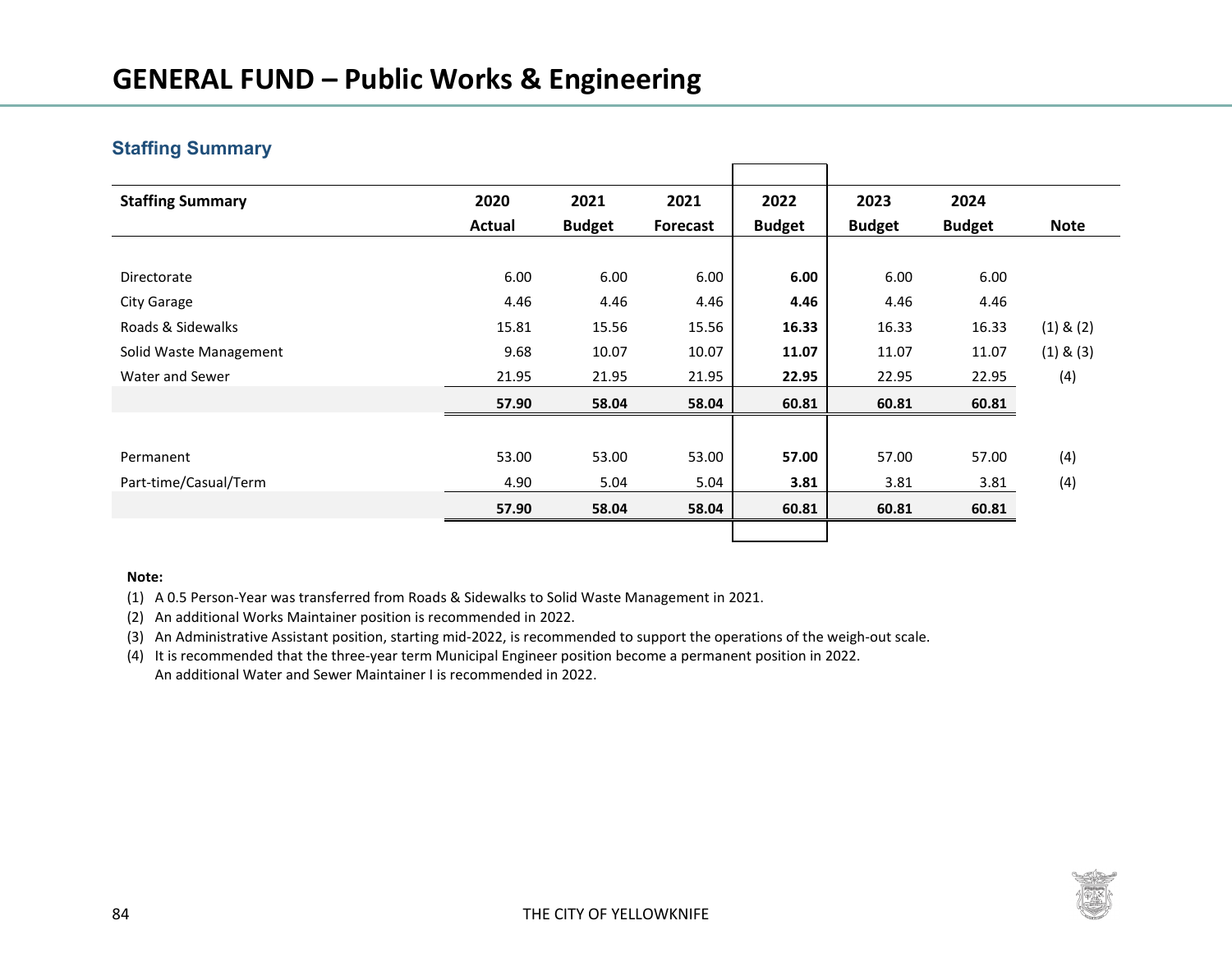### **PUBLIC WORKS & ENGINEERING DEPARTMENT**

The Department of Public Works & Engineering strives to provide cost-effective and responsive municipal services to the public within the policies, objectives and budget outlined by City Council. The Department delivers programs in three areas: the Engineering Division, the Works Division and the Solid Waste Division.

**The Works Division** carries out the operations and maintenance programs which cover the delivery of basic municipal services, including: piped or trucked water and sewer services to all City residents, garbage collection, maintenance and repair of the City's roadways and sidewalks, and vehicle servicing for all City departments.

**The Engineering Division** delivers and administers the City's capital works programs, which include major construction under the water and sanitation program (such as water treatment and sewage disposal facilities), the roads and sidewalks program (new road

construction, paving and concrete work), the land development program and major and minor capital works for other City departments.

**The Sustainability and Solid Waste Division** carries out the disposal of waste in accordance with regulations, and facilitates recycling.

This department is also responsible for the Community Energy Plan initiatives. Within the framework of rising fuel prices and Canada's commitment to reduce greenhouse gas emissions, the City has developed a Community Energy Plan (CEP). In 2017, the City adopted the second version CEP, the scope of which sets targets for both corporate and community emissions reductions by 2025. The initiatives of the CEP are designed to help the City achieve these goals.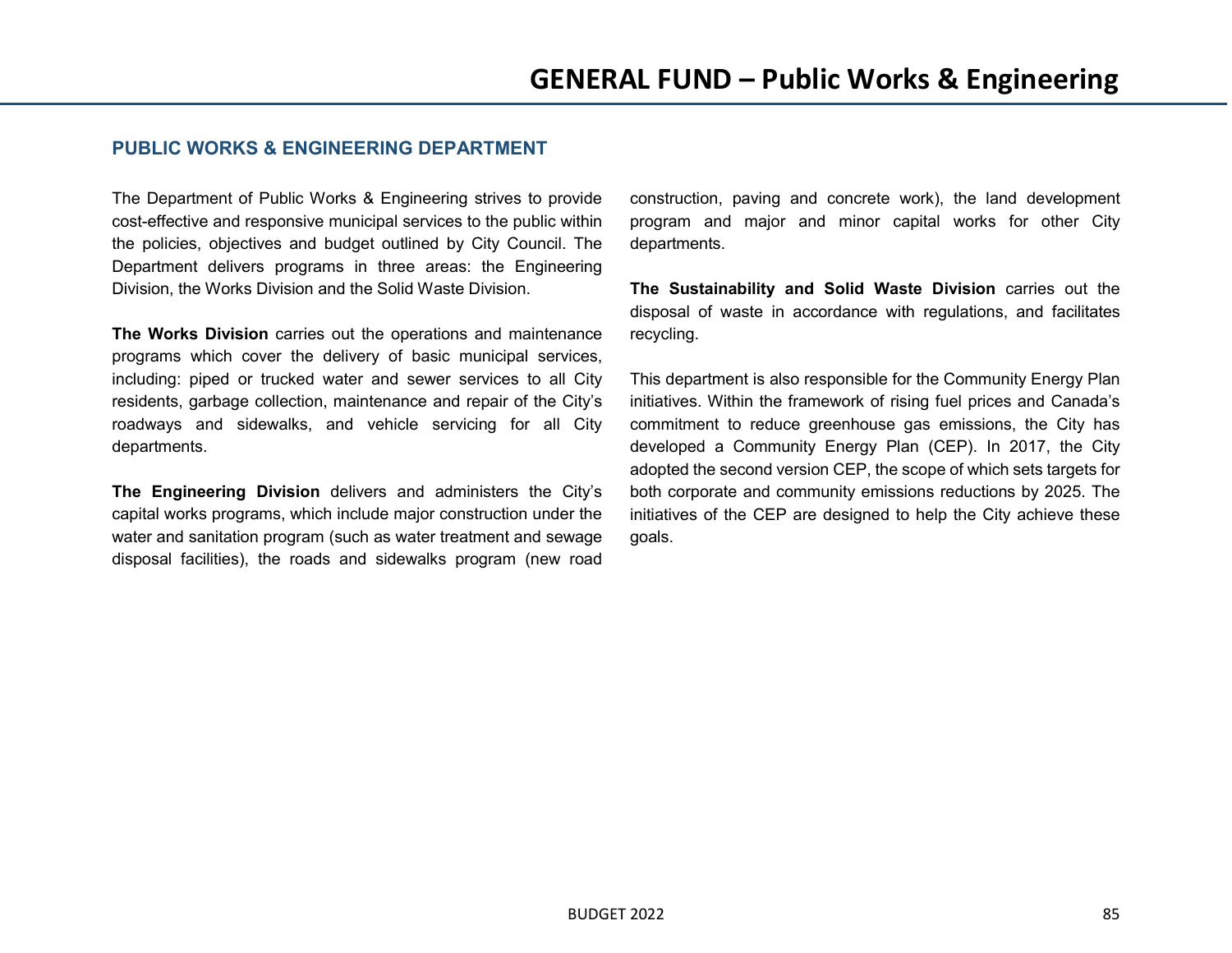| <b>Public Works &amp; Engineering Budget</b> | 2020           | 2021          | 2021            | 2022          | 2023          | 2024          |
|----------------------------------------------|----------------|---------------|-----------------|---------------|---------------|---------------|
|                                              | <b>Actuals</b> | <b>Budget</b> | <b>Forecast</b> | <b>Budget</b> | <b>Budget</b> | <b>Budget</b> |
|                                              | (5000's)       | (5000's)      | (5000's)        | (5000's)      | (5000's)      | (5000's)      |
| Revenue                                      |                |               |                 |               |               |               |
| <b>User Charges</b>                          | 320            | 363           | 365             | 413           | 413           | 413           |
| <b>Total Revenue</b>                         | 320            | 363           | 365             | 413           | 413           | 413           |
|                                              |                |               |                 |               |               |               |
| <b>Expenditures (By Division)</b>            |                |               |                 |               |               |               |
| Directorate                                  | 941            | 898           | 905             | 951           | 982           | 1,001         |
| City Garage (Fleet Management)               | 907            | 822           | 969             | 842           | 855           | 868           |
| <b>Public Transit</b>                        | 1,691          | 2,380         | 2,119           | 2,621         | 2,680         | 2,791         |
| Roads & Sidewalks                            | 3,862          | 4,197         | 3,831           | 4,110         | 4,134         | 4,220         |
| <b>Total Expenditures (By Division)</b>      | 7,401          | 8,297         | 7,824           | 8,524         | 8,651         | 8,880         |
| <b>Net Revenue (Expenditures)</b>            | (7,081)        | (7, 934)      | (7, 459)        | (8, 111)      | (8, 238)      | (8, 467)      |
|                                              |                |               |                 |               |               |               |
| <b>Expenditure (by Object)</b>               |                |               |                 |               |               |               |
| Wages & Benefits                             | 3,261          | 3,286         | 3,261           | 3,497         | 3,563         | 3,628         |
| <b>General Services</b>                      | 2,320          | 2,897         | 2,541           | 2,856         | 2,923         | 3,046         |
| <b>Materials</b>                             | 552            | 707           | 622             | 769           | 729           | 742           |
| Maintenance                                  |                | 5             | 5               | 5             | 5             | 5             |
| Utility -Fuel                                | 34             | 47            | 42              | 46            | 47            | 48            |
| <b>Utility -Power</b>                        | 902            | 929           | 929             | 937           | 966           | 994           |
| Vehicle-O&M                                  | 1,081          | 1,205         | 1,203           | 1,234         | 1,244         | 1,247         |
| <b>Internal Recoveries</b>                   | (749)          | (779)         | (779)           | (820)         | (826)         | (830)         |
| <b>Total Expenditures (By Object)</b>        | 7,401          | 8,297         | 7,824           | 8,524         | 8,651         | 8,880         |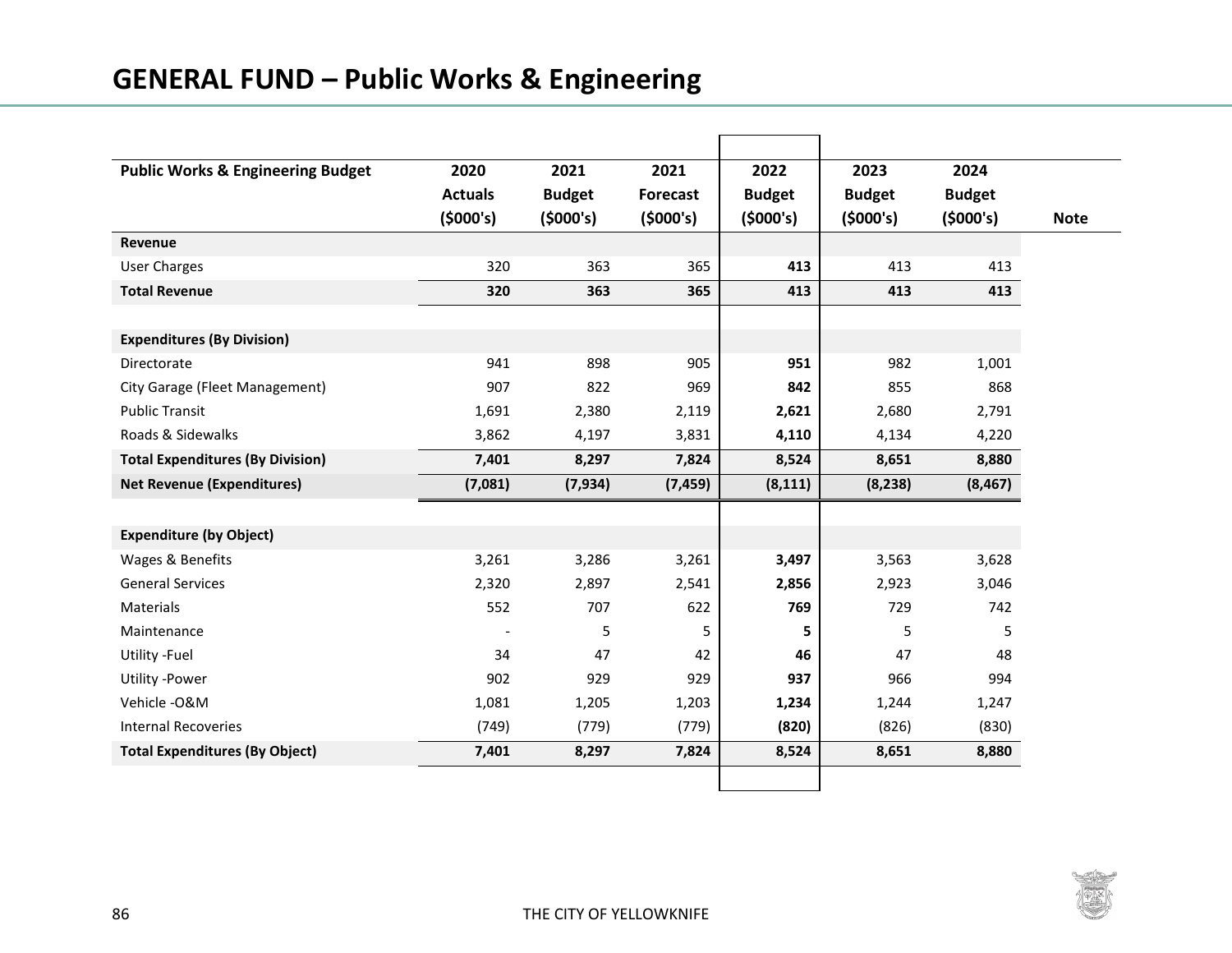| <b>Public Works &amp; Engineering Directorate Budget</b> | 2020           | 2021           | 2021                     | 2022           | 2023                     | 2024          |             |
|----------------------------------------------------------|----------------|----------------|--------------------------|----------------|--------------------------|---------------|-------------|
|                                                          | <b>Actuals</b> | <b>Budget</b>  | <b>Forecast</b>          | <b>Budget</b>  | <b>Budget</b>            | <b>Budget</b> |             |
|                                                          | (5000's)       | (5000's)       | (5000's)                 | (5000's)       | (5000's)                 | (5000's)      | <b>Note</b> |
| Revenue                                                  |                |                |                          |                |                          |               |             |
| <b>User Charges</b>                                      | 16             |                | $\overline{\phantom{a}}$ | $\blacksquare$ | $\overline{\phantom{a}}$ |               |             |
| <b>Total Revenue</b>                                     | 16             | $\blacksquare$ | $\blacksquare$           | $\blacksquare$ | $\overline{\phantom{a}}$ |               |             |
|                                                          |                |                |                          |                |                          |               |             |
| <b>Expenditures (by Activity)</b>                        |                |                |                          |                |                          |               |             |
| Administrative                                           | 94             | 89             | 89                       | 95             | 98                       | 99            |             |
| Long Term Planning & Priority Setting                    | 376            | 359            | 361                      | 380            | 392                      | 400           |             |
| Public Inquiry & Communication                           | 142            | 134            | 135                      | 143            | 147                      | 150           |             |
| Team Leadership                                          | 94             | 89             | 89                       | 95             | 98                       | 99            |             |
| Legislation & Governance                                 | 235            | 227            | 231                      | 238            | 247                      | 253           |             |
| <b>Total Expenditures (By Activity)</b>                  | 941            | 898            | 905                      | 951            | 982                      | 1,001         |             |
| <b>Net Revenue (Expenditures)</b>                        | (925)          | (898)          | (905)                    | (951)          | (982)                    | (1,001)       |             |
|                                                          |                |                |                          |                |                          |               |             |
| <b>Expenditures (By Object)</b>                          |                |                |                          |                |                          |               |             |
| Wages & Benefits                                         | 876            | 857            | 857                      | 906            | 934                      | 950           |             |
| <b>General Services</b>                                  | 45             | 14             | 25                       | 25             | 27                       | 29            | (1)         |
| <b>Materials</b>                                         | 5              | 23             | 18                       | 15             | 16                       | 17            |             |
| Vehicle O&M                                              | 15             | 4              | 5                        | 5              | 5                        | 5             |             |
| <b>Total Expenditures (By Object)</b>                    | 941            | 898            | 905                      | 951            | 982                      | 1,001         |             |
|                                                          |                |                |                          |                |                          |               |             |

### **Note:**

(1) The 2020 Actual includes the \$25,000 Smart Cities Challenge initiative.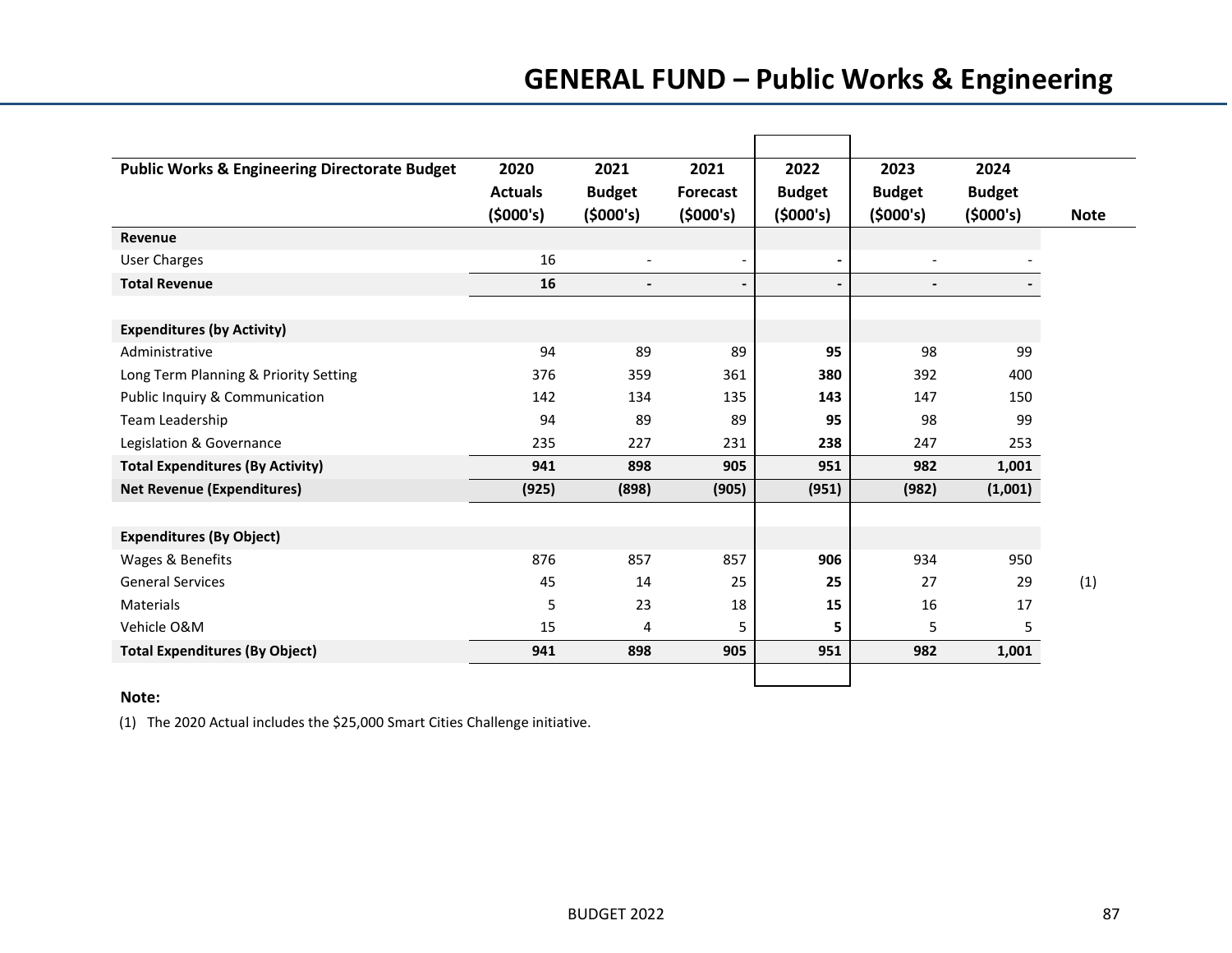| <b>City Garage Budget</b>               | 2020           | 2021          | 2021                     | 2022           | 2023          | 2024          |             |
|-----------------------------------------|----------------|---------------|--------------------------|----------------|---------------|---------------|-------------|
|                                         | <b>Actuals</b> | <b>Budget</b> | <b>Forecast</b>          | <b>Budget</b>  | <b>Budget</b> | <b>Budget</b> |             |
|                                         | (5000's)       | (5000's)      | (5000's)                 | (5000's)       | (5000's)      | (5000's)      | <b>Note</b> |
| Revenue                                 |                |               |                          |                |               |               |             |
| <b>Total Revenue</b>                    | $\blacksquare$ |               | $\overline{\phantom{a}}$ | $\blacksquare$ |               |               |             |
|                                         |                |               |                          |                |               |               |             |
| <b>Expenditures (by Activity)</b>       |                |               |                          |                |               |               |             |
| Fleet Repair & Maintenance              | 1,326          | 1,280         | 1,397                    | 1,330          | 1,341         | 1,359         |             |
| Garage & City Yard Maintenance          | 249            | 239           | 263                      | 249            | 252           | 255           |             |
| <b>Standby Generator Maintenance</b>    | 81             | 79            | 87                       | 83             | 84            | 84            |             |
| Maintenance Costs Allocated             | (749)          | (779)         | (779)                    | (820)          | (826)         | (830)         | (1)         |
| Rounding                                |                | 3             | 1                        | $\blacksquare$ | 4             |               |             |
| <b>Total Expenditures (By Activity)</b> | 907            | 822           | 969                      | 842            | 855           | 868           |             |
| <b>Net Revenue (Expenditures)</b>       | (907)          | (822)         | (969)                    | (842)          | (855)         | (868)         |             |
|                                         |                |               |                          |                |               |               |             |
| <b>Expenditures (By Object)</b>         |                |               |                          |                |               |               |             |
| Wages & Benefits                        | 509            | 579           | 536                      | 599            | 607           | 618           |             |
| <b>General Services</b>                 | 219            | 33            | 231                      | 35             | 35            | 36            |             |
| Materials                               | 93             | 60            | 60                       | 62             | 63            | 64            |             |
| Utility - Fuel                          | 34             | 47            | 42                       | 46             | 47            | 48            |             |
| Utility -Power                          | 50             | 55            | 55                       | 55             | 57            | 58            |             |
| Vehicle O&M                             | 751            | 827           | 824                      | 865            | 872           | 874           |             |
| <b>Internal Recoveries</b>              | (749)          | (779)         | (779)                    | (820)          | (826)         | (830)         | (1)         |
| <b>Total Expenditures (By Object)</b>   | 907            | 822           | 969                      | 842            | 855           | 868           |             |
|                                         |                |               |                          |                |               |               |             |
|                                         |                |               |                          |                |               |               |             |

#### **Note:**

(1) Maintenance costs represent the vehicle O&M and fuel costs to be incurred by Fleet Management on behalf of other departments. The costs will be reallocated to other departments.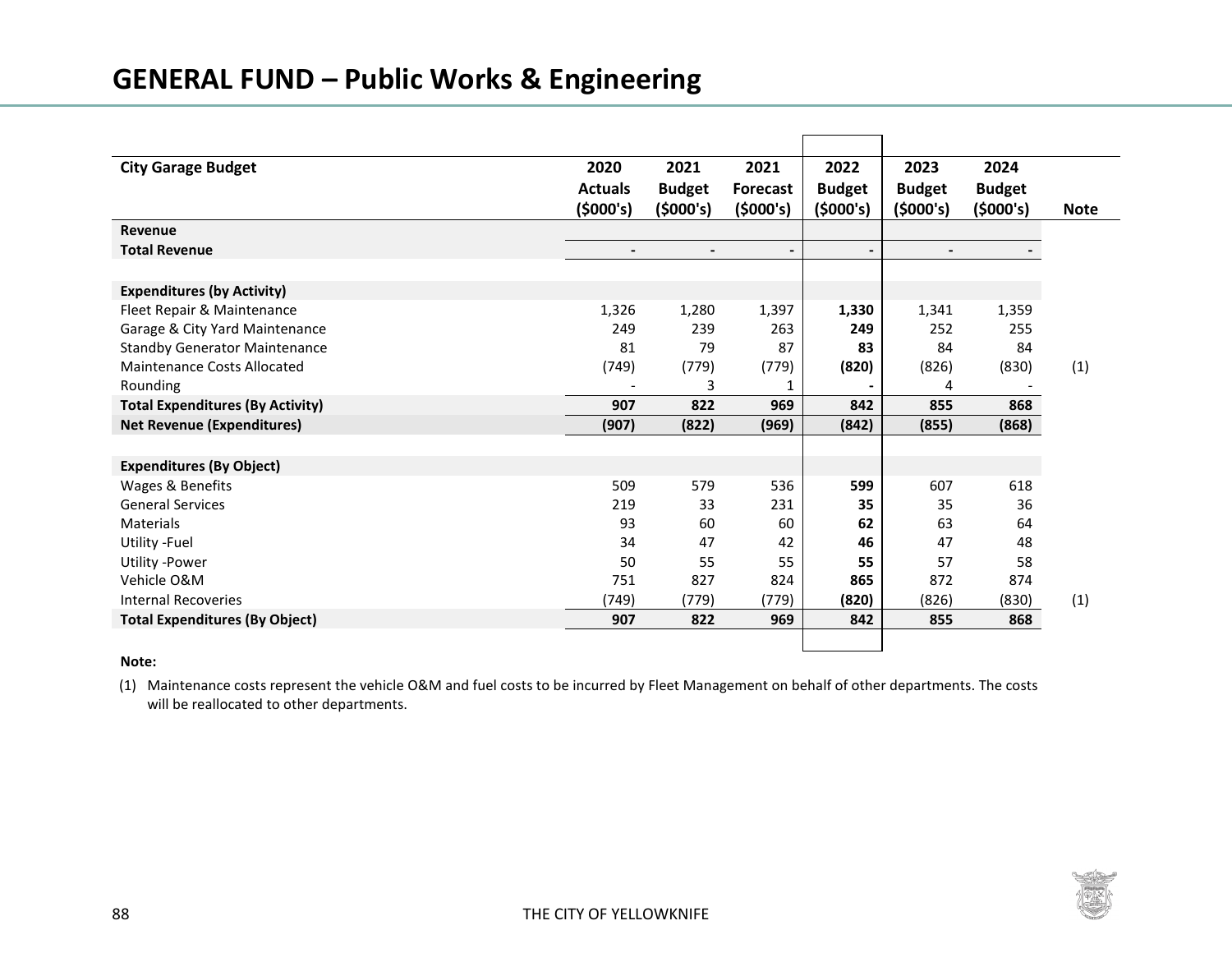| <b>Public Transit Budget</b>            | 2020           | 2021          | 2021            | 2022          | 2023          | 2024          |             |
|-----------------------------------------|----------------|---------------|-----------------|---------------|---------------|---------------|-------------|
|                                         | <b>Actuals</b> | <b>Budget</b> | <b>Forecast</b> | <b>Budget</b> | <b>Budget</b> | <b>Budget</b> |             |
|                                         | (5000's)       | (5000's)      | (5000's)        | (5000's)      | (5000's)      | (5000's)      | <b>Note</b> |
| Revenue                                 |                |               |                 |               |               |               |             |
| User Charges                            | 263            | 263           | 265             | 313           | 313           | 313           |             |
| <b>Total Revenue</b>                    | 263            | 263           | 265             | 313           | 313           | 313           |             |
|                                         |                |               |                 |               |               |               |             |
| <b>Expenditures (by Activity)</b>       |                |               |                 |               |               |               |             |
| <b>Transit Operations</b>               | 1,691          | 2,380         | 2,119           | 2,621         | 2,680         | 2,791         |             |
| <b>Total Expenditures (By Activity)</b> | 1,691          | 2,380         | 2,119           | 2,621         | 2,680         | 2,791         |             |
| <b>Net Revenue (Expenditures)</b>       | (1, 428)       | (2, 117)      | (1,854)         | (2,308)       | (2,367)       | (2, 478)      |             |
|                                         |                |               |                 |               |               |               |             |
| <b>Expenditures (By Object)</b>         |                |               |                 |               |               |               |             |
| <b>General Services</b>                 | 1,689          | 2,367         | 2,106           | 2,606         | 2,665         | 2,778         | (1)         |
| <b>Materials</b>                        | 2              | 8             | 8               | 10            | 10            | 8             |             |
| Maintenance                             |                | 5             |                 | 5.            | 5             | 5.            |             |
| <b>Total Expenditures (By Object)</b>   | 1,691          | 2,380         | 2,119           | 2,621         | 2,680         | 2,791         |             |
|                                         |                |               |                 |               |               |               |             |

### **Note:**

(1) The new transit contracted costs have increased substantially since September 2021 as the contractor has started to account for the costs of new buses which are expected to be in service by end of 2022.